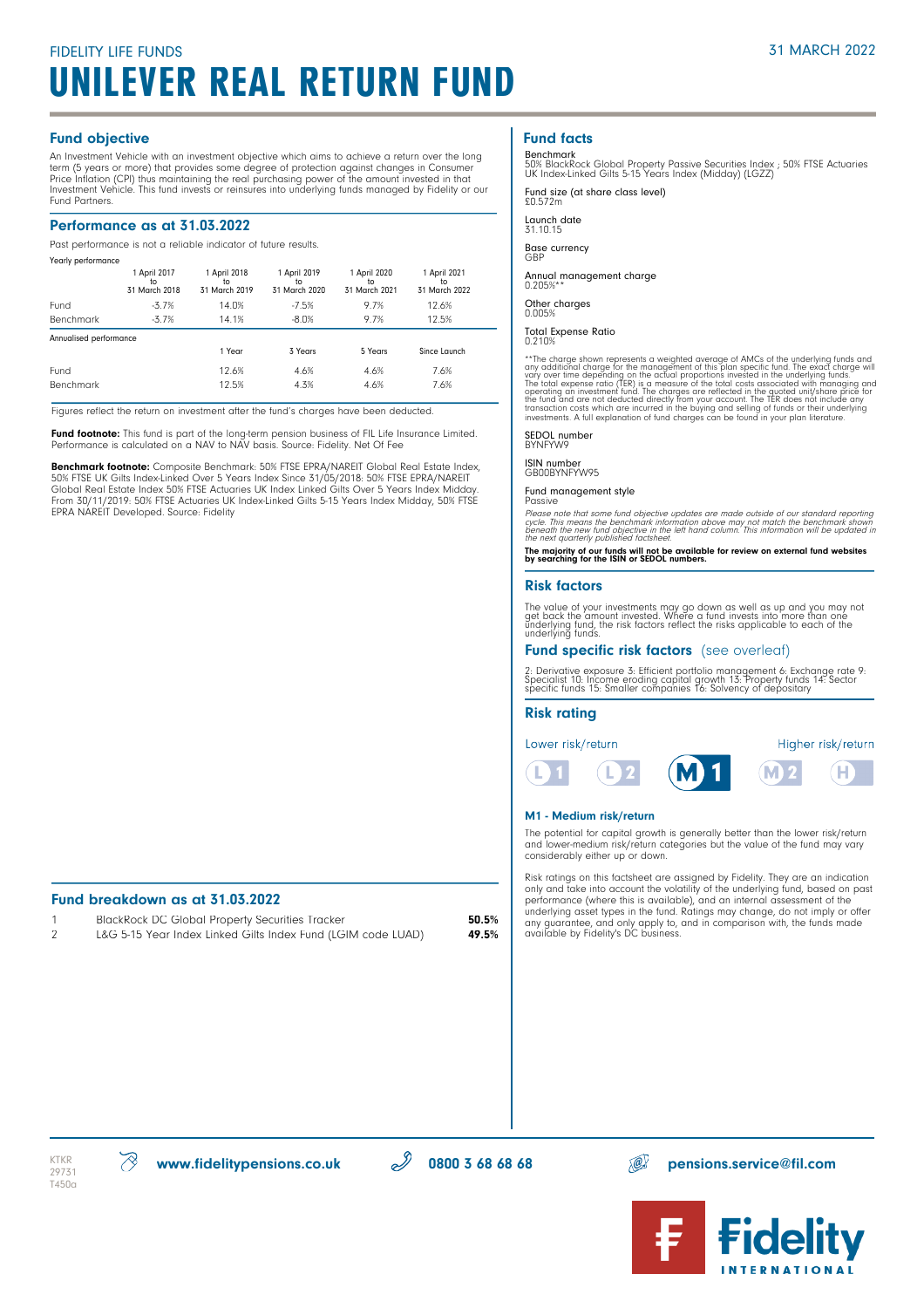# FIDELITY LIFE FUNDS UNILEVER REAL RETURN FUND

#### ESG Fund Rating and Quality Scores

The investment analysis company, MSCI, rates funds according to how well the forepanies into which the funds invest, take account of environmental, social and governance (ESG) factors. It provides scores of 1 to 10 (with 1

The relevant criteria and weightings are chosen by MSCI and different criteria and<br>weightings used by other analysts may produce different results. This is a snapshot<br>of the po<u>rtfo</u>lio at the date indicated. Past ESG rati of tuture ESG ratings. Representation of this ESG data is for information purposes<br>only and does not mean the fund is committed to reaching or maintaining any<br>level of ESG performance. The data shown should not be interpre



#### Breakdown as at 31.03.2022

| Fund                                                   | ESG Fund E S G | Rating Score Score Score |  |
|--------------------------------------------------------|----------------|--------------------------|--|
| L&G 5-15 Year Index Linked Gilts Index Fund            |                | N/A N/A N/A N/A          |  |
| <b>BlackRock DC Global Property Securities Tracker</b> |                | N/A N/A N/A N/A          |  |

Source: MSCI

n/a will be displayed when there is no ESG data available for the fund or the fund is not ESG rated.<br>The information is as at the date of production based on data provided by MSCI. There may be timing<br>differences between t

#### Carbon Footprint

The investment analysis company MSCI measures a fund's carbon intensity by calculating how much CO2 is emitted by the companies it invests in. To allow<br>companies of different sizes to be compared, the figures are adjusted according<br>to the value of each company's sales. The table on the right show terms of tons of CO2 for each million dollars' worth of sales.

MSCI has provided the following guidance for assessing the figures shown in the<br>table. These ratings help to show where each fund stands in relation to the fund<br>marketplace as a whole. As in the table, the figures are for

| Very high  | High       | Moderate  | Low        | Very low  |
|------------|------------|-----------|------------|-----------|
| $525$ tons | 250 to 524 | 70 to 249 | 15 to $69$ | less than |
| or more    | tons       | tons      | tons       | 15 tons   |

#### CO2 analysis as at 31.03.2022

| Fund                                                   | Tons of CO <sub>2</sub> per million<br>dollars of sales |
|--------------------------------------------------------|---------------------------------------------------------|
| L&G 5-15 Year Index Linked Gilts Index Fund            | N/A                                                     |
| <b>BlackRock DC Global Property Securities Tracker</b> | N/A                                                     |

Source: MSCI<br>ny'a will be displayed when there is no ESG data available for the fund or the fund is not ESG rated.<br>The information is as at the date of production based on data provided by MSCI. There may be timing<br>differe

Disclaimer issued by MSCI ESG Research LLC:<br>Certain information contained herein ("Information") has been provided by MSCI ESG Research LLC and its affiliates (the "ESG Parties"), none of the ESG Parties<br>Certain informatio

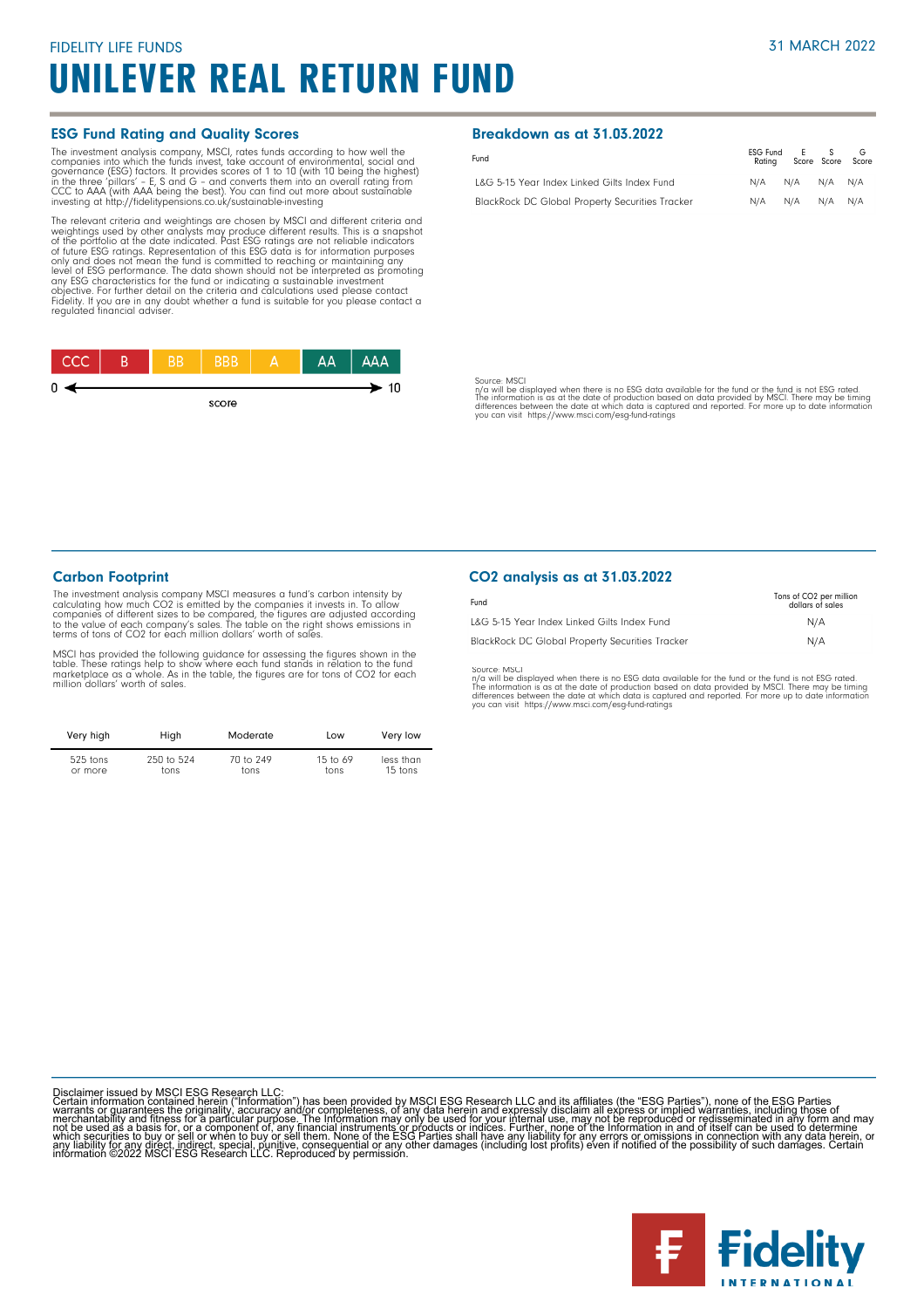# FIDELITY LIFE FUNDS UNILEVER REAL RETURN FUND

# BlackRock DC Global Property Securities Tracker

## Asset breakdown as at 31.03.2022

| North American Stock     | 62.7%     |      |
|--------------------------|-----------|------|
| Asia ex-Japan Stock      | 11.7%     |      |
| Japan Stock              | 9.4%      |      |
| European Stock Mid Cap   | 6.9%      |      |
| European Stock Large Cap | 2.2%      |      |
| European Stock Small Cap | 1.4%      | - 11 |
| Other Stock              | $1.1\%$ I |      |
| U.K. Stock Large Growth  | 1.1%      |      |
| Cash                     | $-0.4%$   |      |
| Other                    | 3.9%      |      |

#### Source: Morningstar

Where derivative instruments are held they are generally represented in the appropriate asset or sector categories.<br>When an "other" category is shown, it may include some derivative types such as volatility index futures a return swaps.

# L&G 5-15 Year Index Linked Gilts Index Fund (LGIM code LUAD)

### Asset breakdown as at 31.03.2022

U.K. Inflation Index Linked Bond<br>Cash **102.1%** Cash **-2.1%** 

## Top holdings as at 31.03.2022

| PROLOGIS INC.                        | 6.0% |
|--------------------------------------|------|
| FOUINIX INC                          | 3.3% |
| PUBLIC STORAGE                       | 3.0% |
| SIMON PROPERTY GROUP INC.            | 2.2% |
| <b>WELLTOWER INC</b>                 | 2.1% |
| DIGITAL REALTY TRUST INC.            | 2.0% |
| REALTY INCOME CORP                   | 2.0% |
| VONOVIA SF                           | 1.8% |
| AVALONBAY COMMUNITIES INC.           | 1.7% |
| ALEXANDRIA REAL ESTATE FOUITIES INC. | 1.7% |

#### Source: Morningstar

Reference in this document to specific securities should not be considered as a recommendation to buy or sell these securities, but is included for the purposes of

illustration only.

Top holdings are those securities in which the largest percentage of the fund's total assets are invested. Investments made through derivative instruments and other securities issued by the same company are listed separately. Foreign exchange currency related derivative<br>instruments and other derivatives similar to money market instruments, such as interest rate<br>swaps, are excluded from the top holding

### Top holdings as at 31.03.2022

| UK 1.25%(2032-11-22)  | 14.7% |
|-----------------------|-------|
| UK 1.25%(2027-11-22)  | 13.5% |
| UK 0.75%(2034-03-22)  | 13.4% |
| UK 2%(2035-01-26)     | 12.2% |
| UK 0.125%(2029-03-22) | 11.9% |
| UK 0.125%(2028-10-08) | 11.7% |
| UK 0.125%(2036-11-22) | 11.4% |
| UK 4.125%(2030-07-22) | 8.6%  |
| UK 0.125%(2031-10-08) | 4.8%  |
|                       |       |

Source: Morningstar

Reference in this document to specific securities should not be considered as a recommendation to buy or sell these securities, but is included for the purposes of illustration only.

Top holdings are those securities in which the largest percentage of the fund's total assets<br>are invested. Investments made through derivative instruments and other securities issued<br>by the same company are listed separate instruments and other derivatives similar to money market instruments, such as interest rate swaps, are excluded from the top holding calculation.

#### Source: Morningstar

Where derivative instruments are held they are generally represented in the appropriate asset or sector categories. When an "other" category is shown, it may include some derivative types such as volatility index futures and total return swaps.